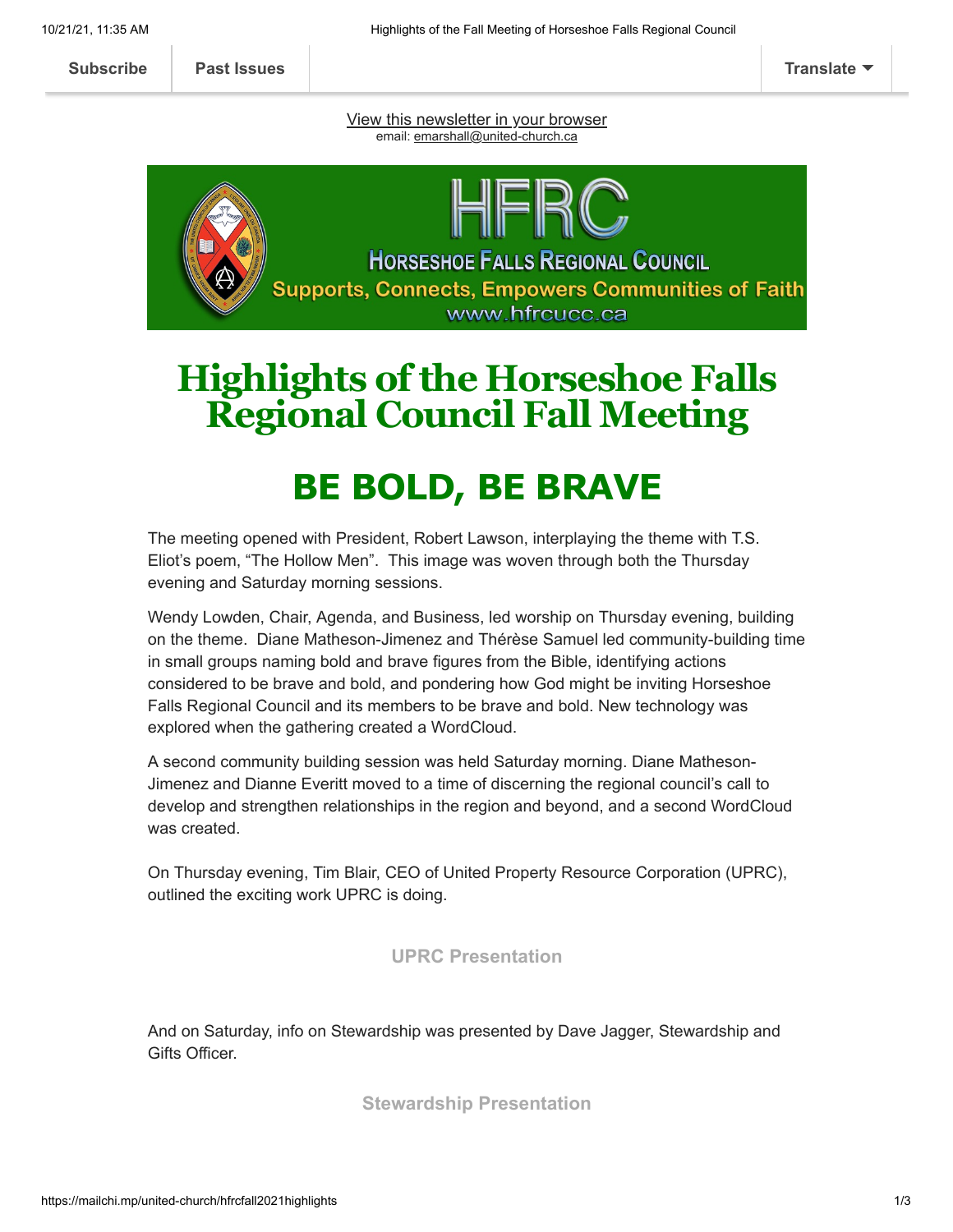|  | <b>Translate</b> |
|--|------------------|
|--|------------------|

#### **Executive:**

Responsible for the vision of the regional council and management of its resources (staff and finances)

#### **Covenant Commission:**

Working in partnership with congregations on their mission and vitality

#### **Human Resources Commission:**

Focused on the formation of healthy pastoral relationships and the licensing of Lay Worship Leaders

#### **Mission and Discipleship Commission:**

Resourcing justice and outreach work including oversight of Mission Support Grants (Mission and Service at work in our regional council)

In their reporting time during the meeting, the Covenant Commission reviewed the nature of its work and the Mission and Discipleship Commission shared the highlights of its work. The Human Resources Commission introduced us to the Licensed Lay Worship Leaders process and to those who have been licensed by the regional council. This presentation can be found at:

## **[LLWL Presentation](https://www.dropbox.com/s/y7o7c5ae0bf1ieq/211016%20HFRC%20LLWL%20Presentation.mp4?dl=0)**

To receive contact information for Licensed Lay Worship Leaders, please contact Micol Cottrell, [mcottrell@united-church.ca](mailto:mcottrell@united-church.ca) until October 31<sup>st</sup> and Diane Blanchard, <u>[dblanchard@united-church.ca](mailto:dblanchard@united-church.ca)</u> after November 1<sup>st</sup>. Because these lists contain personal information, they cannot be publicly posted on the website.

Treasurer, John Hurst, gave an overview of the regional council finances noting that 2021 is on track with budget and should finish close to plan. The budget for 2022 reflects the same income as 2021 from Assessments grants, the Mission and Service grant and planned transfers. The transfers are from the operating reserve to fund growth programs (learning grants and resources for Commissions) and from the property fund (the regional council's share of disbanding property) to support .5 of one staff position. John noted:

*Total Expenses for 2022 are \$16,000 higher than in 2021. Most of the increase is Staff Cost of Living and miscellaneous changes (\$11,400) and the remaining increase in cost is building expenses and miscellaneous costs (\$4,100).*

The principles that guided the budget preparation and the budget itself can be found with the other written reports in the workbook for the regional council meeting at:

### **[HFRC Fall Meeting Workbook](https://hfrcucc.ca/wp-content/uploads/2021/10/Horseshoe-Falls-Regional-Council-Workbook-Fall-2021.pdf)**

One of the highlights of the regional council meeting was the recognition of Janice Pow as a Designated Lay Minister. Janice's energy and enthusiasm in her address to the regional